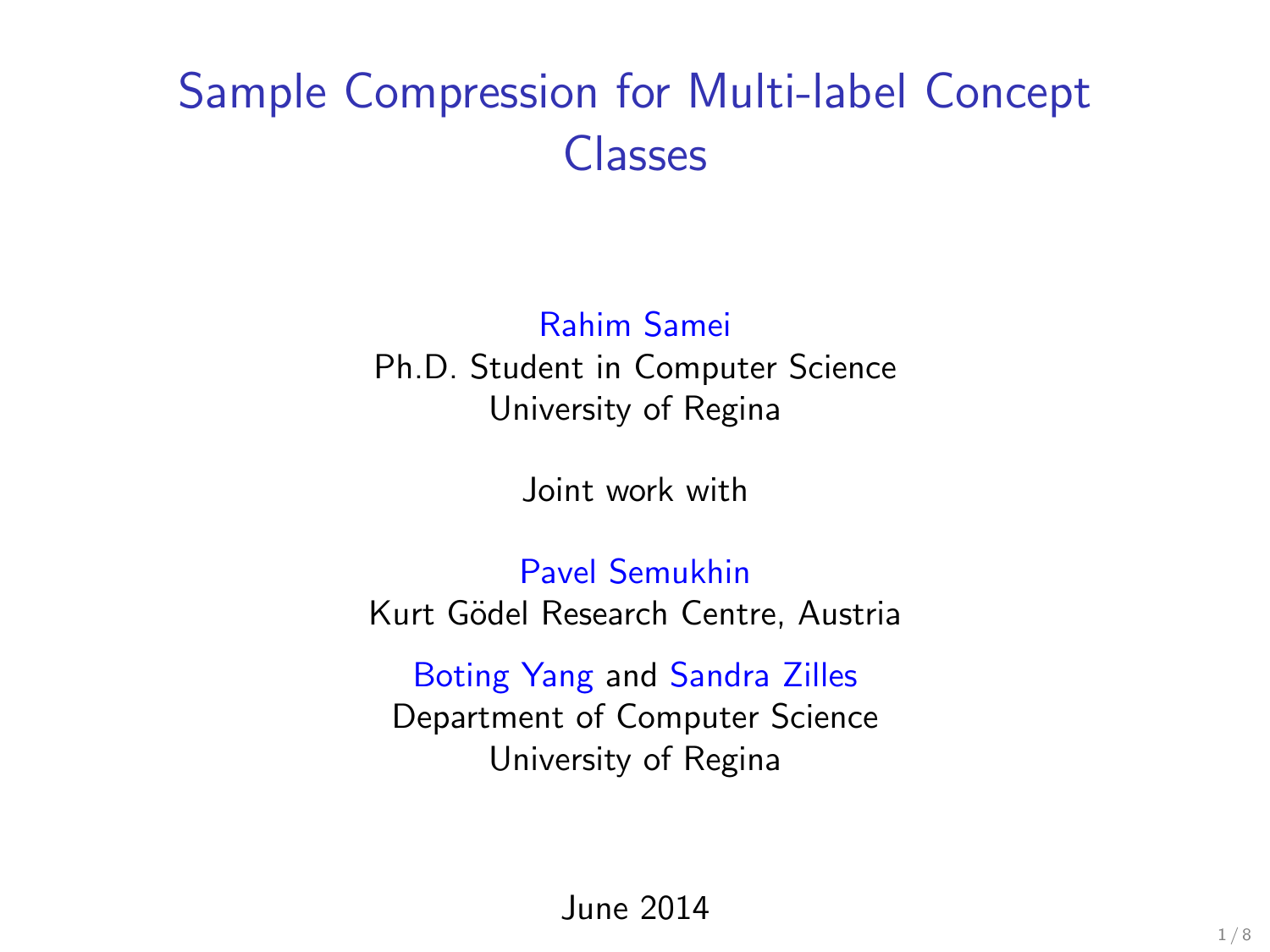## Sample Compression Scheme (SCS)

Let *n* be a natural number and  $C \subseteq \{0,1\}^n$ .

What is an SCS for C? [Littlestone and Warmuth, 1986]

| $c \in \overline{C}$ | $X_1$ | $X_2$ | $\scriptstyle X_3$ | $\scriptstyle A_5$ | V(  |
|----------------------|-------|-------|--------------------|--------------------|-----|
| $_{c_1}$             |       |       |                    |                    |     |
| $c_2$                |       |       |                    |                    |     |
| $c_3$                |       |       |                    |                    | Sai |
| c <sub>4</sub>       |       |       |                    |                    |     |
| $c_{\rm 5}$          |       |       |                    |                    |     |

 $\mathrm{CD}(\mathrm{C}) = 2$ 

mple  $S = \{(X_2, 1), (X_4, 0), (X_5, 1)\}$ 

**Compression:** 

 $f(S) = S' = \{(X_2, 1), (X_5, 1)\} \subseteq S$ 

Decompresssion (reconstruction):  $g(S') = \{(X_1, 1), (X_2, 1), (X_3, 0), (X_4, 0), (X_5, 1)\} \supseteq S$ 

Size of the scheme: Size of the **largest**  $f(S)$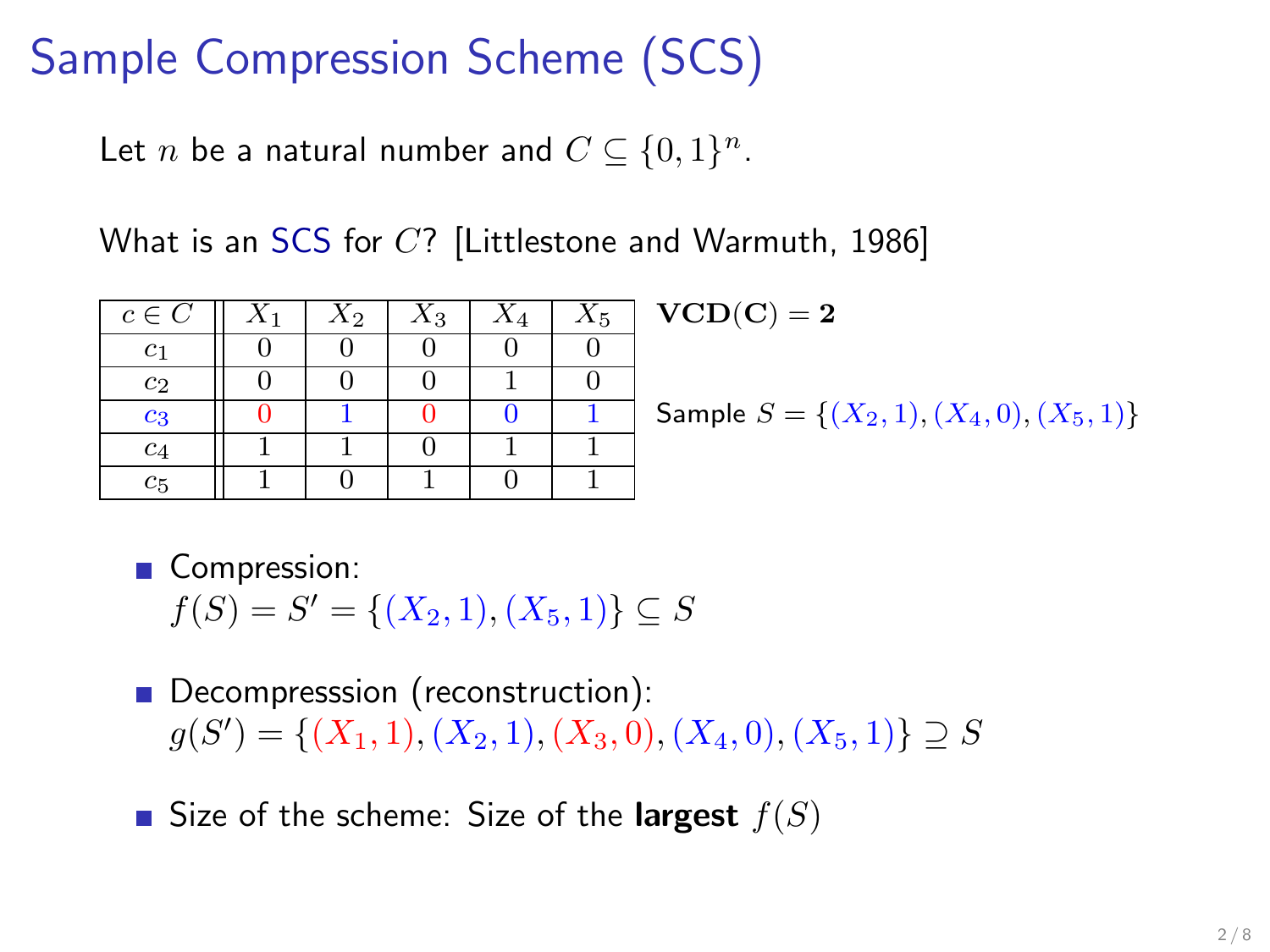# Sample Compression Scheme (SCS)

Conjecture [Littlestone and Warmuth, 1986; Floyd and Warmuth 1995]

If  $VCD(C) = d$  then C has an SCS of size d.

Proven so far when

- $\blacksquare$  C is VCD-maximum (cardinality of C meets upper bound proven by Sauer, 1972) [Floyd and Warmuth 1995]
- $\bullet$  VCD(C) = 1 (because every such C is contained in a maximum class of VCD 1) [Welzl and Woeginger, 1987]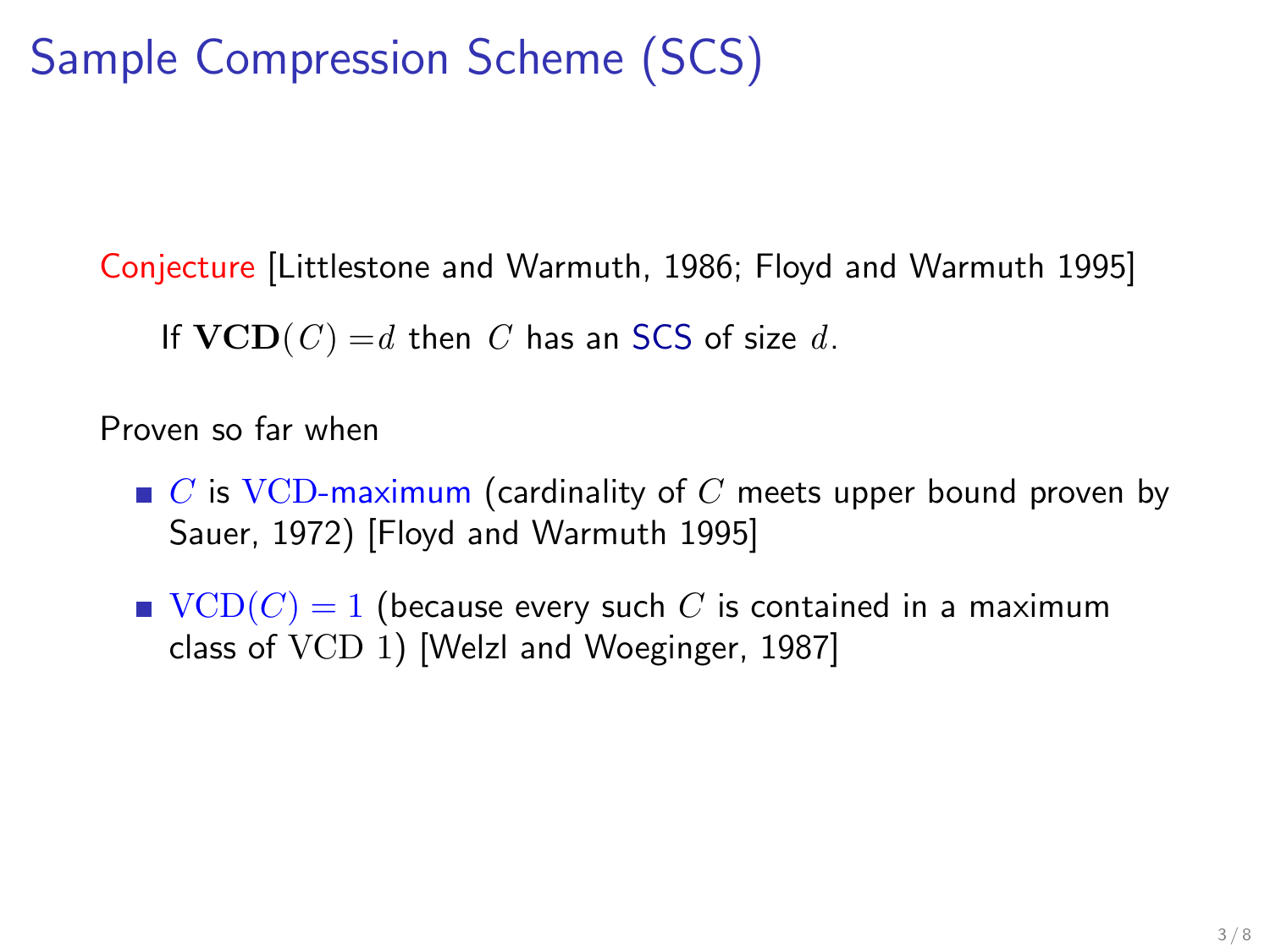#### Our Work:

Extending study of SCS to multi-label concept classes.

| $c \in C$      | $\scriptstyle X_1$ | $X_2$ | $X_3$          |
|----------------|--------------------|-------|----------------|
| $_{c_1}$       |                    |       |                |
| $c_2$          |                    |       |                |
| $c_3$          | 2                  |       |                |
| c <sub>4</sub> |                    |       | $\overline{2}$ |
| $c_5$          | 3                  | 2     |                |
| c <sub>6</sub> |                    | '2    | 2              |

How to define VCD for such classes?

Many suggestions in literature:

- Natarajan, 1989
- Pollard, 1990
- Gurvits, 1997

We studied a notion that upper-bounds all existing ones.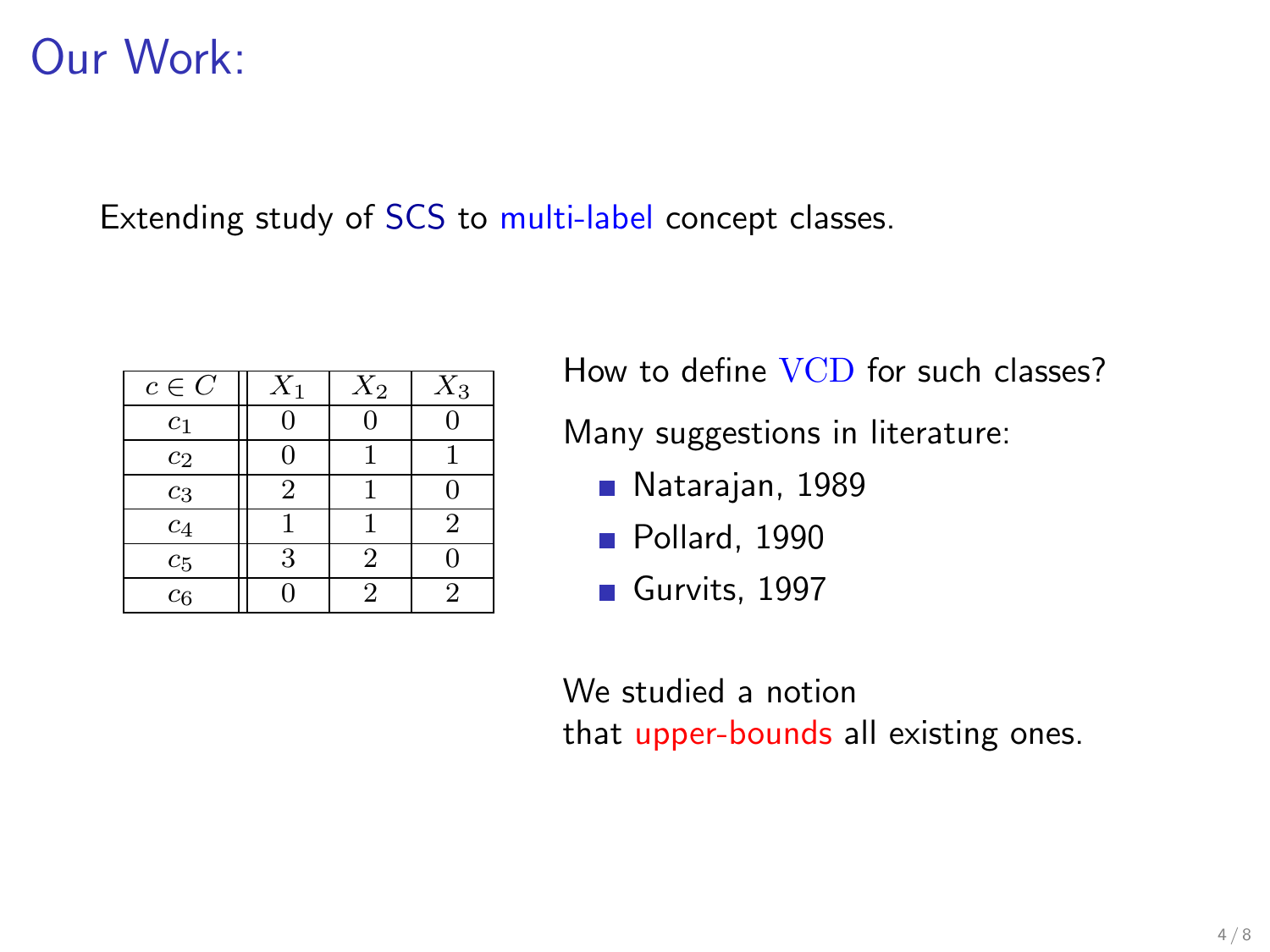# Label Mapping and VCD<sup>∗</sup>

| $c \in C$      |   | $\scriptstyle X_2$ |   |
|----------------|---|--------------------|---|
| $c_1$          | 2 | П                  |   |
| $c_2$          | Ш |                    |   |
| $_{c_3}$       |   |                    | 2 |
| c <sub>4</sub> |   |                    |   |

| $0.1\rightarrow 0$ and $2\rightarrow 1$ |
|-----------------------------------------|

| $c \in C$      | $\scriptstyle X_2$ | $\chi_{.3}$ |
|----------------|--------------------|-------------|
| $c_1$          |                    |             |
| $c_2$          |                    |             |
| $c_3$          |                    |             |
| c <sub>4</sub> | 2                  |             |

- **Consider all combinations of label mappings on all columns**
- The image of such mapping is a **binary** class
- VCD<sup>\*</sup>:= maximum VCD over all these binary classes

Analogue of **Sauer** bound on size of C with  $VCD^*(C) = d$  exists. [Gurvits 1997]

 $C$  is  $VCD^*$ -maximum iff cardinality of  $C$  meets this bound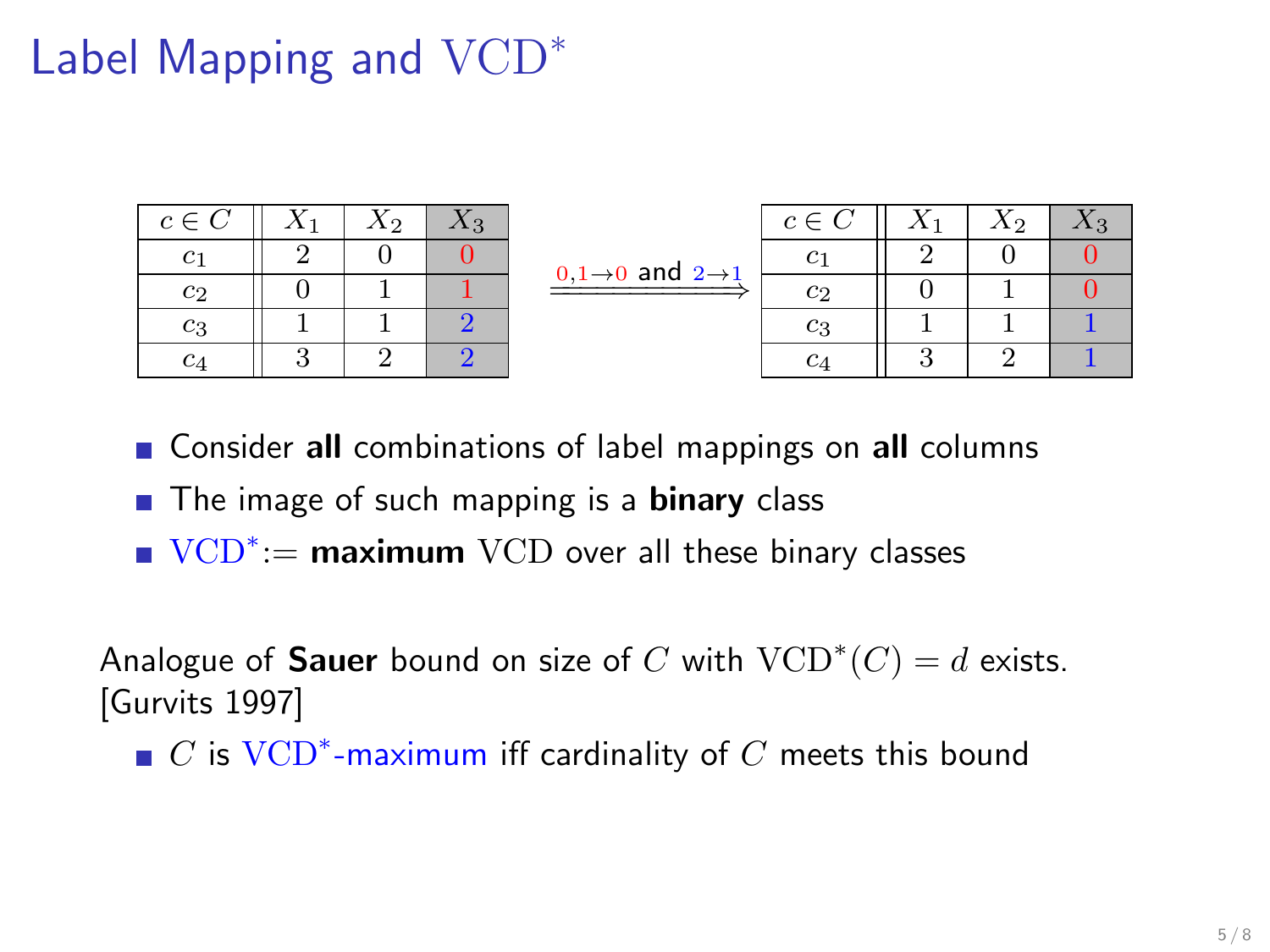#### Results:

#### (1) Maximum classes of  $VCD^*$  d have SCS of size d

- extending Floyd and Warmuth's idea
- using a new technical result on structure of VCD<sup>\*</sup>-maximum classes
- (2) Classes of VCD<sup>∗</sup> 1 have SCS of size 1
	- independent proof required (classes of  $\text{VCD}^*$  1 may not be contained in maximum classes of  $VCD^*$  1)

Remark: Meanwhile, we have extended these results to Graph dimension and found an analogous result to unlabeled SCS for maximum classes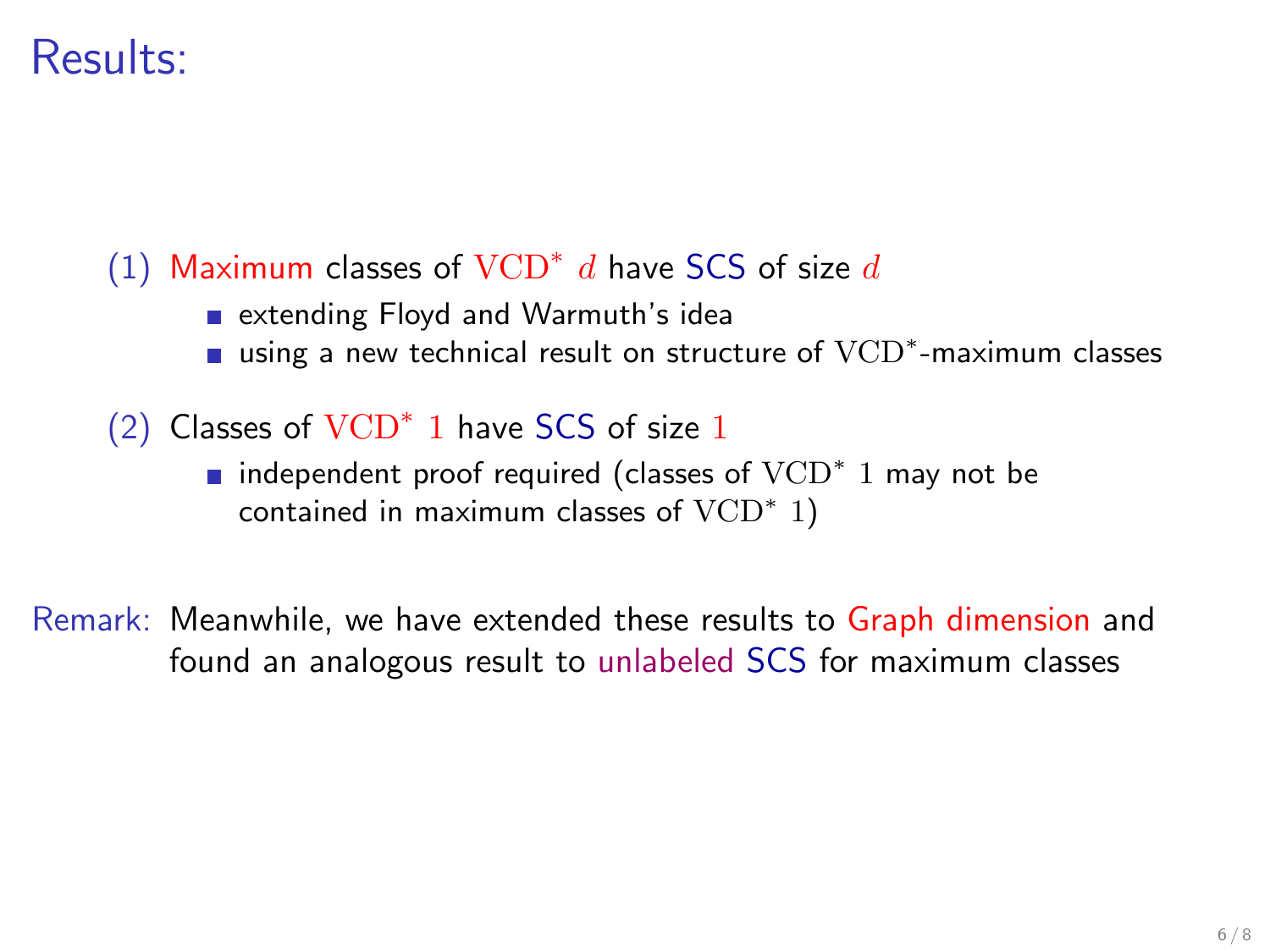## Main Technical Result

Reduction of C w.r.t.  $X_4$ : all concepts on  $\{X_1, X_2, X_3\}$  that have both extensions on  $X_4$ .

| $c \in C$          | $\Lambda$ 2 | $A_3$ |  |              |             |  |             |       |
|--------------------|-------------|-------|--|--------------|-------------|--|-------------|-------|
|                    |             |       |  |              |             |  |             |       |
| $c_2$              |             |       |  | reduction    | $c' \in C'$ |  | $\Lambda$ 2 | $A_3$ |
| $^{c_3}$           |             |       |  | -------      |             |  |             |       |
| C4                 |             |       |  | w.r.t. $X_4$ |             |  |             |       |
| $\scriptstyle c_5$ |             |       |  |              |             |  |             |       |
| $\scriptstyle c_6$ |             |       |  |              |             |  |             |       |

Floyd and Warmuth's scheme makes use of the fact that reductions of maximum classes are maximum.